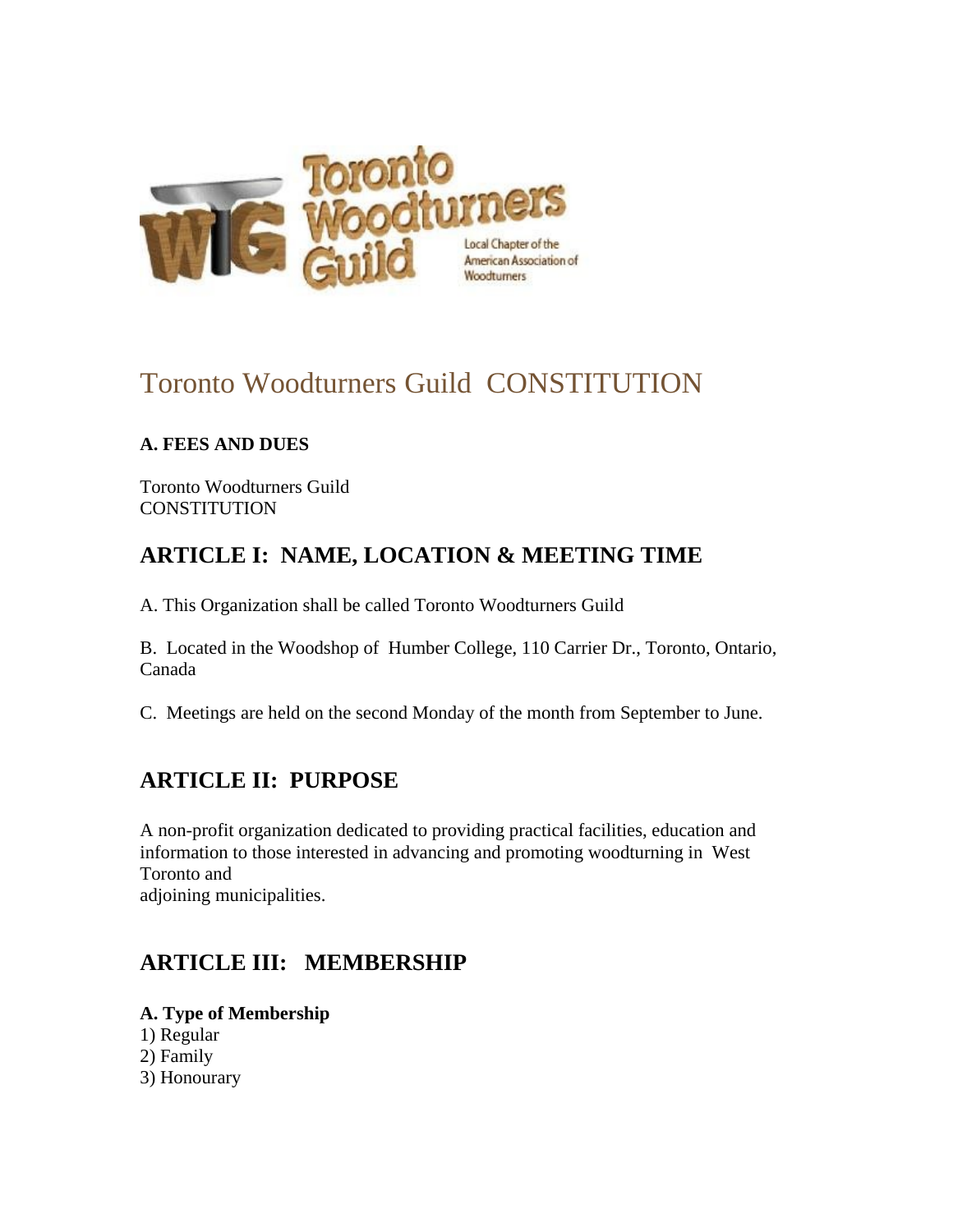### **B. Conditions of Membership**

1) Regular Member must:

a) apply for membership in the Guild and pay the initiation fee as defined in the By-Laws;

b) pay annual dues as defined in the By-Laws;

c) be 16 years of age or older;

d) be accepted by the executive;

2) A Family Membership shall consist of one Regular member along with his/her family members residing with the regular member. These family members must be at least 16 years

of age and shall conform to Regular Member conditions with the exception of paying initiation fees.

3) Honourary Membership may be granted by the Executive for special or long service to the Guild. Honourary members will have fees and dues waived.

### **C. Prospective Members, Guests**

1) Any regular member may be accompanied by one guest per Regular meeting of the Guild.

2) A guest may attend only one meeting without applying to be a Regular member. 3) Non Member Vendors may attend Regular or other meetings only with Executive approval.

### **D. Chapter membership of the TWG in the American Association of Woodturners**

1. that the TWG may apply for a Chapter membership on the AAW

2. that the TWG agrees to the requirements of the AAW Bylaws with respect to that membership

# **ARTICLE IV: ADMINISTRATION**

A. An elected Executive shall include a President, Vice-President(s), Treasurer, Secretary and additional executive officers, as outlined in the By-Laws, shall operate the Guild in accordance with the Constitution and By-Laws.

B. The Elected Officers in the Executive shall be Regular members of good standing who are residents of Toronto and adjacent areas.

C. The Executive shall set Annual dues and Initiation fees.

D. To assist the Executive in administering or operating the Guild, the Executive may establish such Committees as are necessary. A Chairperson or Co-ordinator may be appointed by the Executive from the membership to chair or co-ordinate the committees activities. To assist the Executive Officers of TWG in carrying out their duties, the Executive Committee may appoint Executive Assistants to work closely with particular Executive Officers, as the need arises.

# **ARTICLE V: MEETINGS**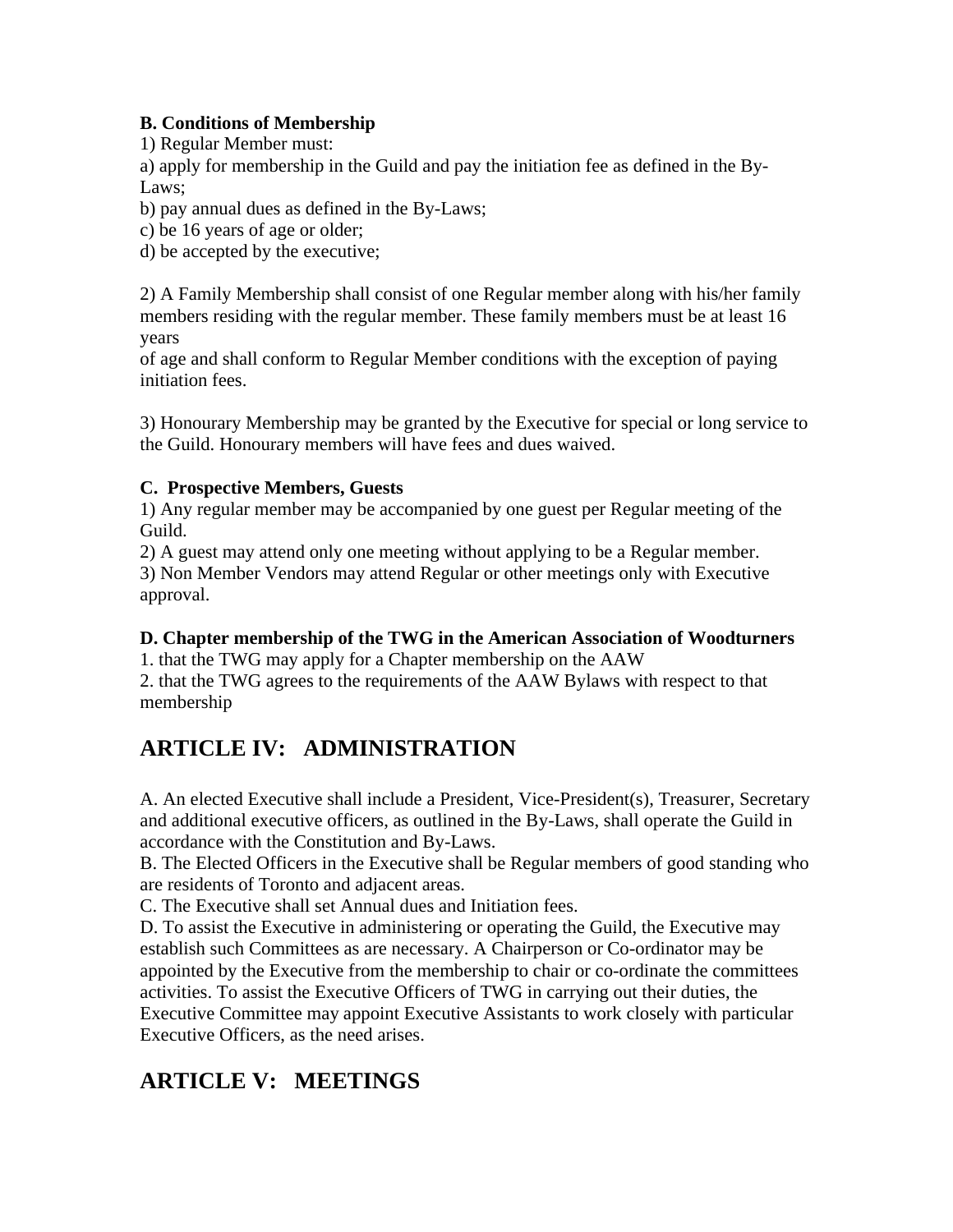A. All meetings of the Toronto Woodturners Guild shall be conducted according to Roberts Rules of Order.

B. Regular Meetings

a) Shall be regularly scheduled by the Executive in accordance with the By-Laws.

b) Will consist of a brief business meeting including a financial report, and may consist of a demonstration or presentation, (teaching and/or learning periods), limited hands on time

and some social activities.

c) The Executive may establish other meetings as the need arises.

C. Executive Meetings scheduled by the Executive as required in accordance with the By-Laws.

D. Annual Meeting Scheduled by the Executive as outlined in the By-Laws.

E. Special Meetings Scheduled by the executive or by the Regular members as provided for in the By-Laws. Special meetings may be called to deal with proposed changes to the Constitution and/or By-Laws, or other important business to be considered by the membership.

F. Quorum

a) In the case of the Executive, a Quorum shall consist of 4 members.

b) In the case of Special Meetings, and the Annual Meeting, a Quorum shall consist of 30% of the Regular members of record on the date of the previous Regular meeting. c) For

the Regular Meeting, a Quorum shall consist of 30% of the members of record on the date of the previous Regular meeting.

### G. Voting

Regular members in good standing only shall have voting privileges.

## **ARTICLE VI – RELATION OF CHAPTER TO THE CORPORATE ORGANIZATION**

All Officers and Directors of this Toronto Woodturners Guild Chapter agree to be members in good standing of the American Association of Woodturners, Inc. While it is understood that the parent organization will provide advice and counsel, as requested, Local Chapters are advised that the nature and extent of their activities are left to their discretion. Demonstrations, while probably part of the normal activities of Local Chapters, are to be conducted solely at the discretion of Local Officers, and all safety and

instruction is to be under their explicit direction and control. The national office strongly recommends placing some sort of sign or notice on or around any lathe used for demonstration; that safety eye protection must be worn and a full face shield when needed. Use a dust mask and wear hearing protection. The lathe is a potentially dangerous

instrument only to be used with Chapter approved supervision.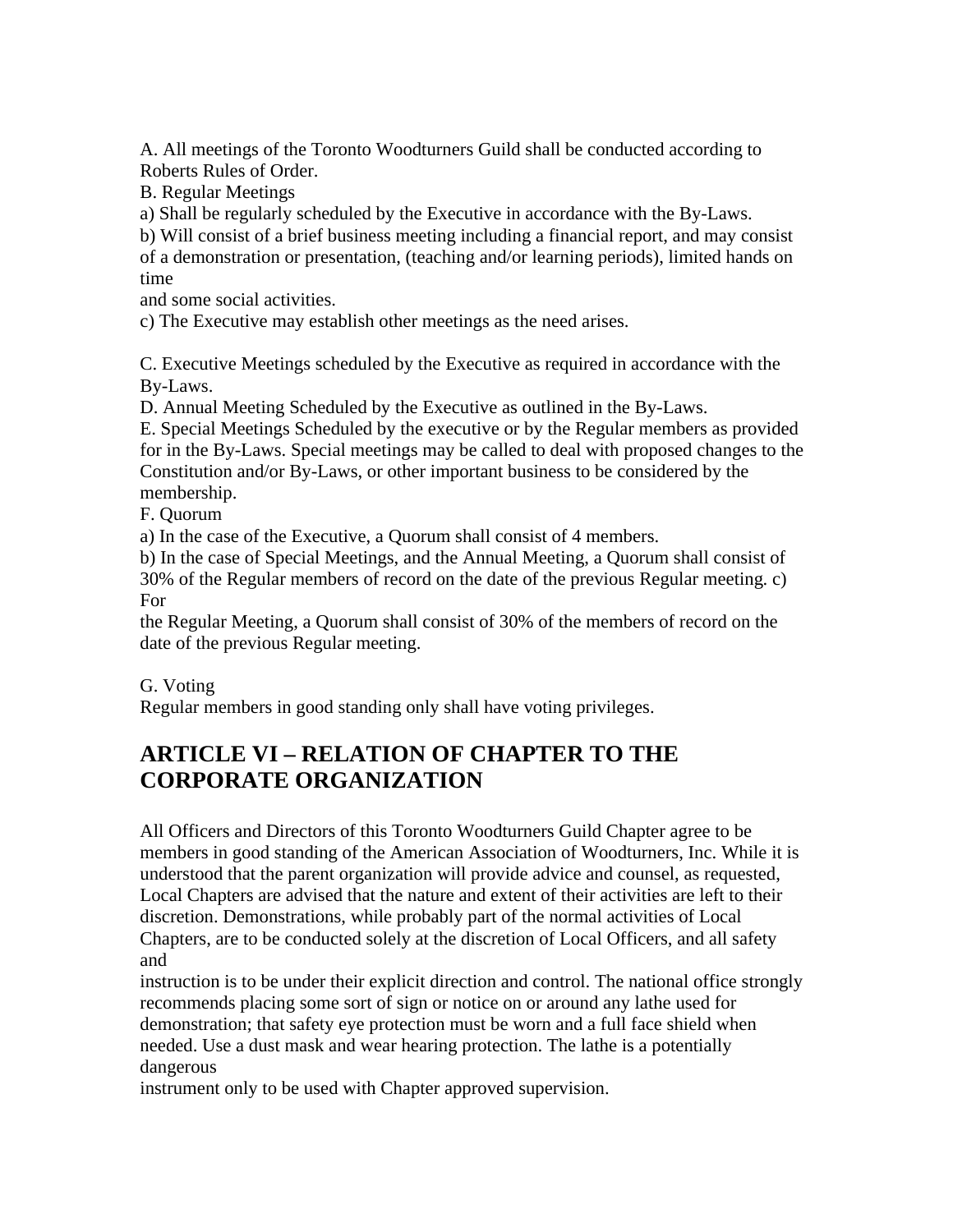## **ARTICLE VII – INDEBTEDNESS**

AAW's national office MUST be notified in writing PRIOR to a Local Chapter incurring any indebtedness for AAW.

## **ARTICLE VIII – AMERICAN ASSOCIATION OF WOODTURNER'S DISCLAIMERS: FISCAL AND LEGAL**

The corporation, the American Association of Woodturners, Inc., specifically disassociates itself from any debts, obligations or encumbrances of the Local Chapter. The

Corporate Board of Directors of AAW is not responsible for the debts, nor shares in the profits of the Local Chapters. The Corporate Organization does not shoulder any legal liability for accidents that occur during events of any kind sponsored or not sponsored by a Local Chapter. The Toronto Woodturners Guild specifically disassociates itself from any debts, obligations or encumbrances of the American Association of Woodturners. The Board of Directors of the Toronto Woodturners Guild is not responsible for the debts

nor shares in the profits of the American Association of Woodturners. The Toronto Woodturners Guild does not shoulder any legal liability for accidents that occur during events

of any kind sponsored or not sponsored by the National Organization.

## **ARTICLE IX: AMENDMENTS TO THE CONSTITUTION**

A. Any regular member, in good standing, may submit a written motion to the Secretary, not less than 30 days prior to the Annual or Special Meeting.

B. Said amendment will be presented to the Annual or Special Meeting and handled in the normal way and shall only be effected with the support of 2/3 (two-thirds) of the Regular members present at the meeting during which it is presented.

## **ARTICLE X: AMENDMENTS TO THE BY-LAWS**

A. Any regular member may submit a written motion to the Secretary, to amend the By-Laws prior to or at any Regular meeting.

B. Said amendment, to be effected must have approval by a two thirds (2/3) majority of the Regular members present at the next (regular, annual or special meeting).